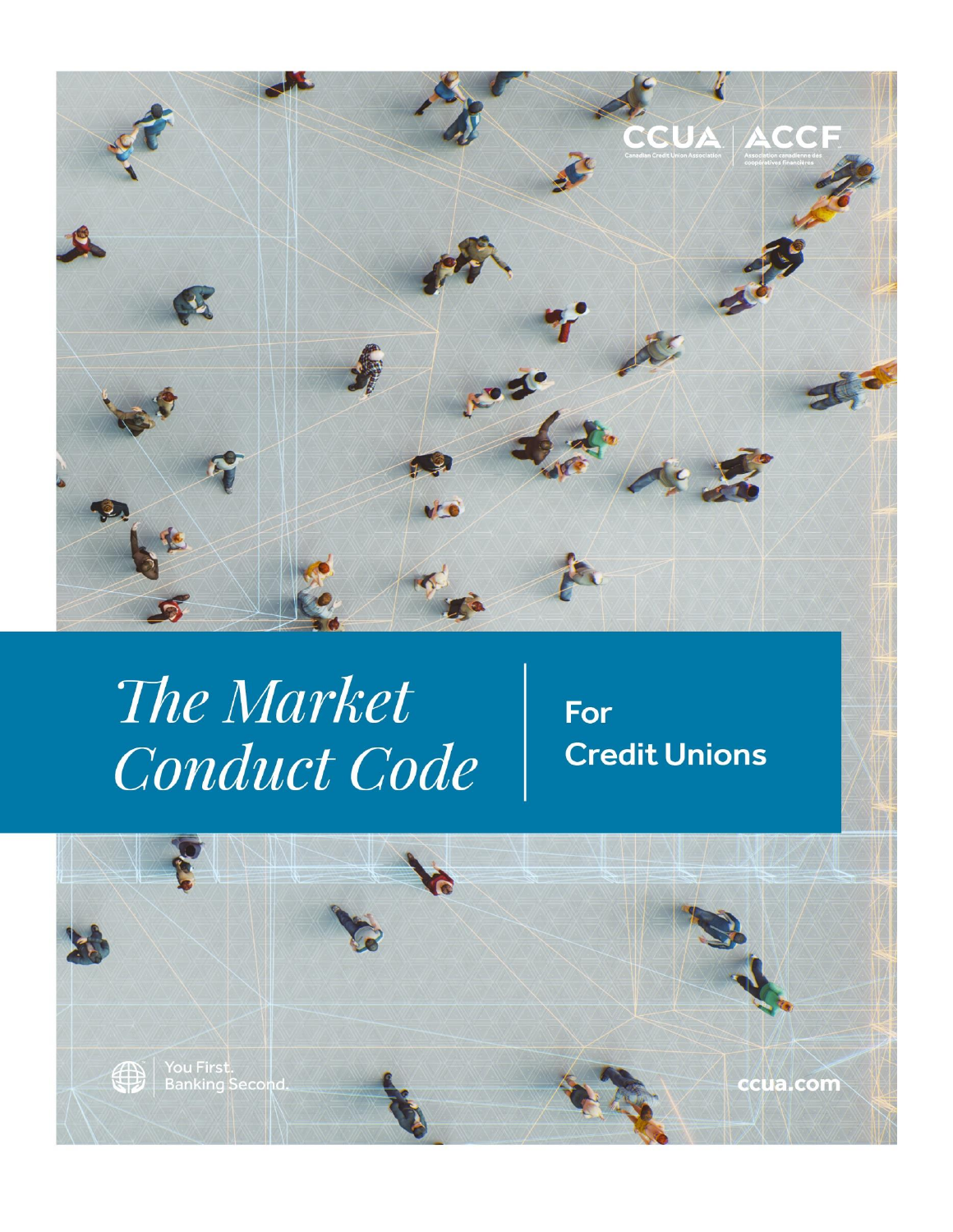# **INTRODUCTION: PRINCIPLES IN THE CODE**

Credit unions are unique institutions. Operating in Canada for over 100 years, credit unions are financial cooperatives that are governed and financed differently than banks. At credit unions, members are shareholders. Being a member means sharing in the credit union's success.

Our primary motivation is providing quality products and services to our members. We are committed to ensuring that our members are completely satisfied with the level of services they receive.

#### This is our Market Conduct Code.

The Code recognizes the best practice principles we pledge to follow for soliciting, promoting, advertising, marketing, selling or distributing our products or services. The Code demonstrates our commitment to the fair treatment of all those who use our services. We believe in fair sales practices, comprehensive access to banking services, transparency and openness, and a reasonable approach to settling complaints. Individuals are entitled to the best possible care of their financial interests. We respect all our provincial regulatory obligations, and continually practice absolute excellence in consumer protection. Our best practices can be summarized in five key principles:

**Business Practices**: We are committed to providing fair treatment to all our members and customers using our products and services. It is a core component of our governance and corporate culture.

**Fair Treatment and Fair Sales**: Treating members and customers fairly and demonstrating fair sales practices at all times are integral parts of our business practices.

**Access to Banking Services**: We ensure that all credit union members and customers are granted access to fundamental financial services.

**Transparency and Disclosure**: The credit union uses plain-language descriptions of products and services in its communications to ensure people make informed decisions.

**Complaint Handling**: We examine complaints and work to settle them fairly, and we track complaints to help ensure our practices continue to improve*.*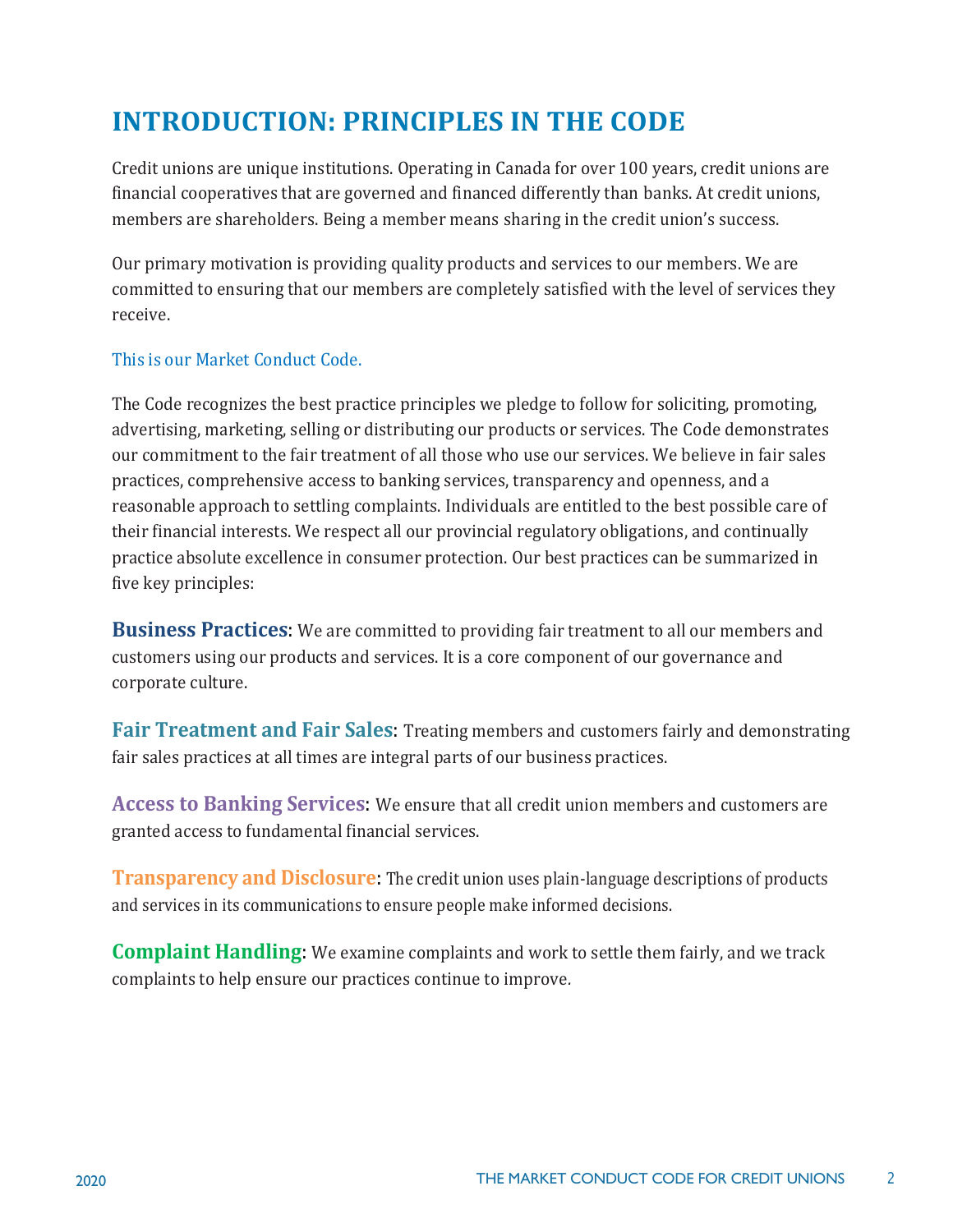# **BUSINESS PRACTICES**

*The credit union aspires to make fair treatment a core principle of all our business practices. It is a hallmark of our corporate culture and demonstrated in the dedication of our leadership, governance, and employees.*

Our culture is based on making strategic decisions in the best interests of our members. All our employees are expected to support this culture by treating everyone who comes into a credit union — and one another — fairly and with respect. Fairness is a fundamental right of every individual we serve.

Ensuring this culture is implemented and maintained is the responsibility of our Board of Directors, which is elected by our membership. The credit union sets fair treatment policies and procedures, and it is the responsibility of senior management to report to the board on matters of adherence to the principles with the Code.

Fair treatment also applies to how we manage personal information. Everyone has a right to expect their financial affairs will be handled with discretion. We collect, use, and disclose all personal information strictly in accordance with provincial and federal legislation. Our commitment to the fair treatment of all individuals is a key responsibility.

### Financial well-being and literacy

We put a premium on every individual's financial well-being and financial literacy. We are committed to developing and implementing policies and procedures that offer awareness and education on how to improve one's financial well-being through appropriate financial planning.

### Whistleblowing

An opportunity to anonymously report suspected unethical conduct is a critical tool for any responsible business. Our whistleblowing procedures allow employees to report incidents of actual or potentially improper or unethical conduct without fear of reprisal or unwarranted negative consequences.

These procedures also respect the rights of those about whom concerns are raised.

Our Board periodically reviews, approves, and maintains whistleblowing policies. At each credit union, our managers are responsible for monitoring and controlling operations in accordance with the whistleblowing policy.

### Lobbying

Like any other business or association, we enjoy the freedom — and the responsibility — to interact with governments and comment on policy, legislation, or regulations. We ensure that each lobbyist we hire, either on staff or as a consultant, acts on behalf of the credit union, discloses any conflicts of interest, registers with the appropriate registries, and follows all laws and regulations that apply.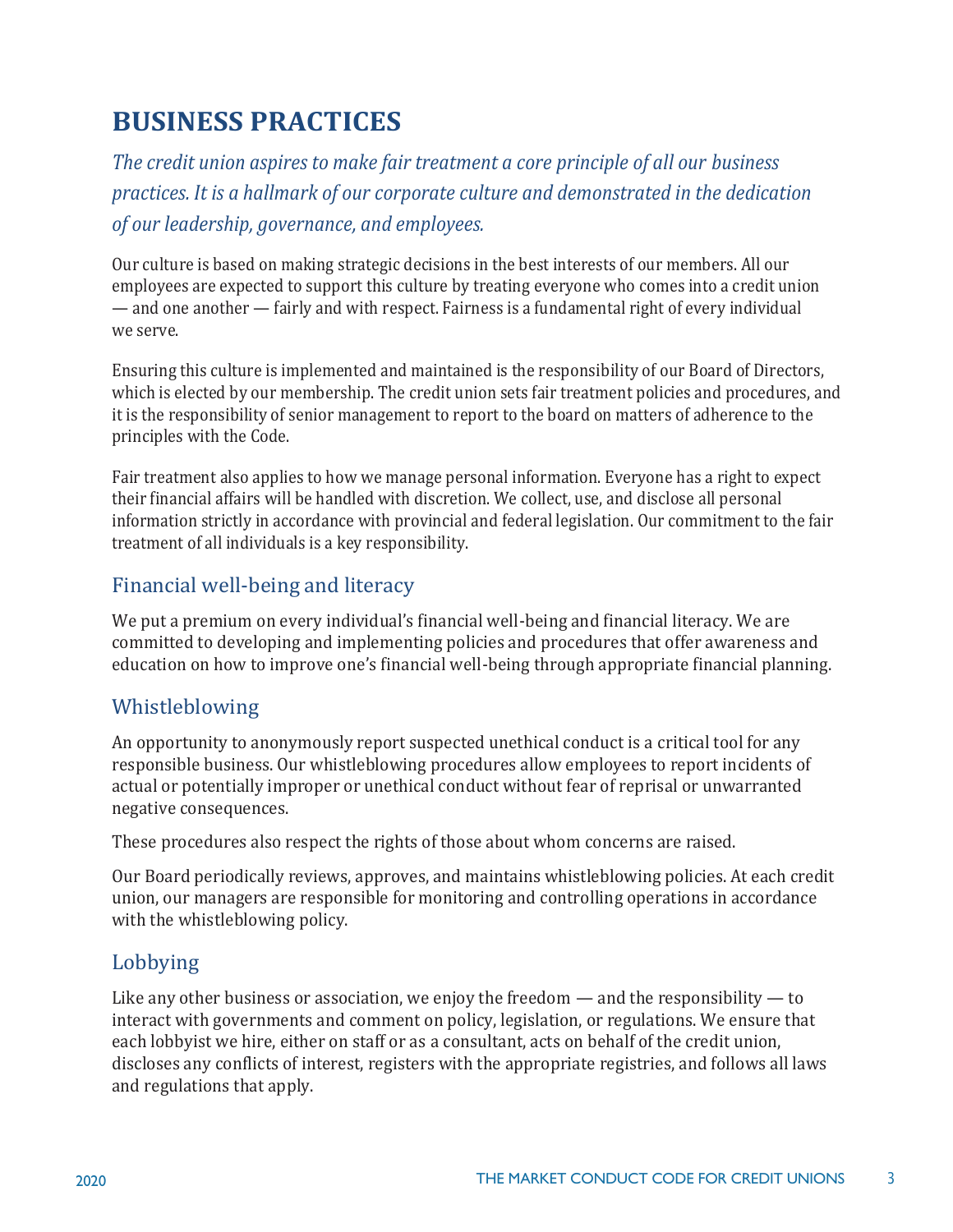# **FAIR TREATMENT AND FAIR SALES PRACTICES**

*Treating members and customers fairly and demonstrating fair sales practices at all times are integral parts of our business practices.*

#### Fair Treatment

The credit union treats all individuals who use our services fairly, and we demonstrate fair sales practices in all our business relationships. We will not discriminate against any of our customers, or anyone considering using our services. We abide diligently by provincial human rights codes. We make exceptions only when justified by law, or if a special product or service is designed to serve a particular group.

We never take advantage of anyone by misrepresenting facts, concealing information, or engaging in manipulation, unfair dealings or unethical activities. We do not take advantage of people, and we take extra care to be clear and comprehensive with those who are unable to protect their own interests or who are only just familiarizing themselves with how we operate.

Nor do we use misleading, threatening, intimidating, or abusive language, or apply excessive or unreasonable pressure to repay, against any borrower. We take all reasonable steps to identify, avoid, or manage conflicts of interest.

#### Fair Sales

Everyone who uses a credit union has access to accurate information to help them choose the most affordable and appropriate product or service. Our advertising, marketing materials and communications are straightforward, accurate and easy to understand. We provide information that helps ensure that individuals considering our products and services can make informed and suitable choices. We exercise reasonable and prudent judgment in all our business dealings.

The credit union is committed to the professional development of our employees, who are trained to provide financial information that individuals can trust. Their knowledge is gained, and improved upon, by appropriate training programs or work experience. Employees will keep abreast of changes in products and services, industry standards and regulations relevant to their role.

### Tied selling and undue pressure

The credit union does not engage in undue pressure or coercion to convince people to select any particular product or service. We do not impose any form of pressure to induce someone to buy a particular product or service they don't want as a condition of obtaining those they do want.

### Negative-option billing and consent

The credit union does not practice negative-option billing, which means automatically billing people for a product or service they have not asked to

purchase. We will always obtain people's consent for new and optional products and services and will seek out their consent for changes made to agreements that affect their rights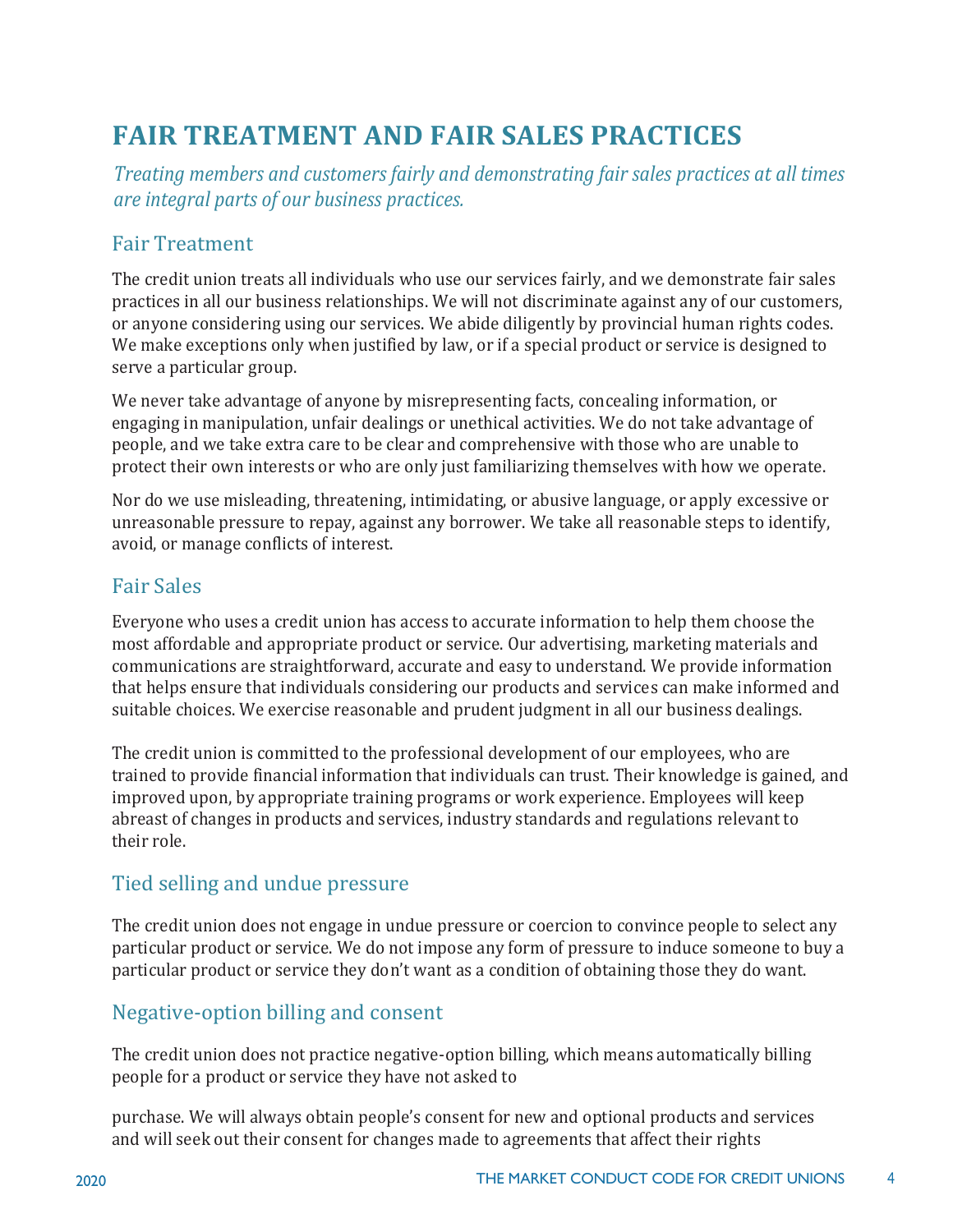and obligations.

### Preferential pricing

In certain instances, we will offer a better price or rate on all or part of a product or service. This practice is permissible. For example, we may offer a preferential price if a member, account holder, or consumer has or is considering buying several other credit union products or services. We are completely transparent about these opportunities.

#### Risk management

To manage risk or costs, or to comply with any laws that apply to our operations, we may make reasonable requests of our members, account holders, or consumers as a condition of acquiring a product or service.

### Digital products and services

Many legislative and regulatory requirements apply to digital financial products and services. The credit union regularly seeks regulatory guidance and follows best practices when providing Internet-based products and services in a digital environment.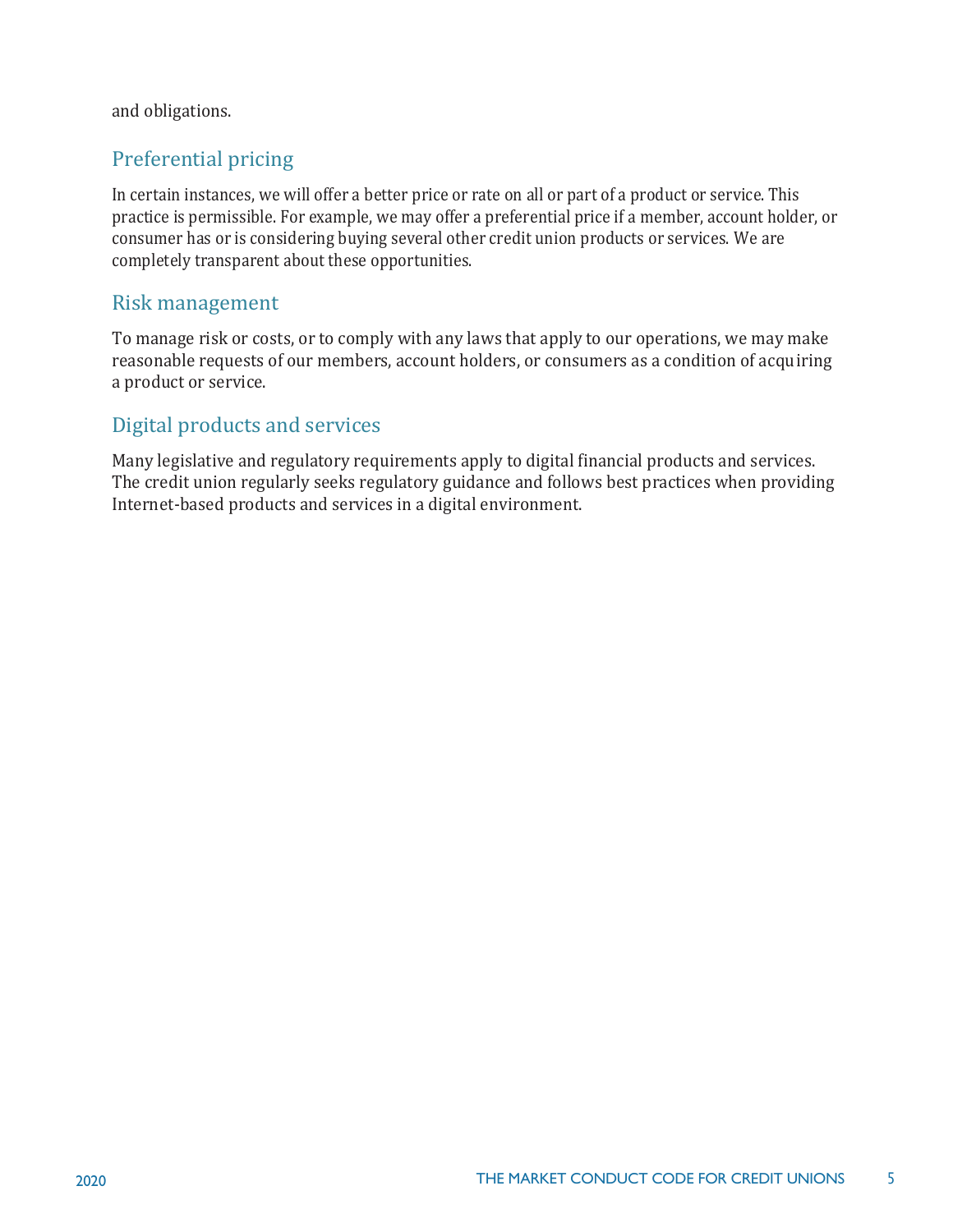# **ACCESS TO BANKING SERVICES**

## *Credit unions are determined to ensure people have access to fundamental banking services. This is an essential part of our mission.*

We open deposit accounts for anyone whose identity can be verified, and if we refuse to do so, it is only for sound business reasons. The credit union may also refuse to open an account if it has a closed bond of association and the applicant does not meet the conditions of that association.

We may refuse to open a deposit account if an applicant has previous write-offs or losses or a poor credit bureau score. We assess whether we can minimize the risk by instead imposing restrictions on the account. Our decision is influenced by several factors. We consider the amount of past losses or write-offs, the length of time since the loss, and any extenuating circumstances.

When we refuse to open an account, we inform the applicant of our decision. We never refuse to open a deposit account for unjust discriminatory reasons, or if the applicant is unemployed, or has been bankrupt. We do not refuse to open an account when the applicant is not making an immediate deposit. If we close a deposit account, we do so only in strict accordance with the agreement that governs our relationship with that member or account holder.

### Restrictions on deposit accounts

The credit union may impose reasonable restrictions on certain deposit accounts. Restrictions include placing temporary holds on cheques to allow time for them to clear or limiting the amount of cash provided on a deposited cheque. If warranted, we may impose limits on overdraft restrictions, on debit card privileges, or on ATM and online access. We are transparent regarding any changes or restrictions imposed upon members' accounts.

### Low-fee and no-fee deposit accounts

Credit unions believe low-fee and no-fee accounts should be available to ensure fundamental banking services are available to those who cannot otherwise afford to open and operate an account due to the cost.

### Access to funds

At the credit union, account holders have immediate access to the first \$100 deposited by cheque into a deposit account (or by the next business day). We may not grant the funds if the cheque is endorsed more than once, is in a foreign currency or issued by a foreign branch, if we believe it is tied to illegal activities, or if the account is less than 90 days old. We will inform affected Members or Account Holders of any reductions to funds access limit amounts, or increases to cheque- hold periods.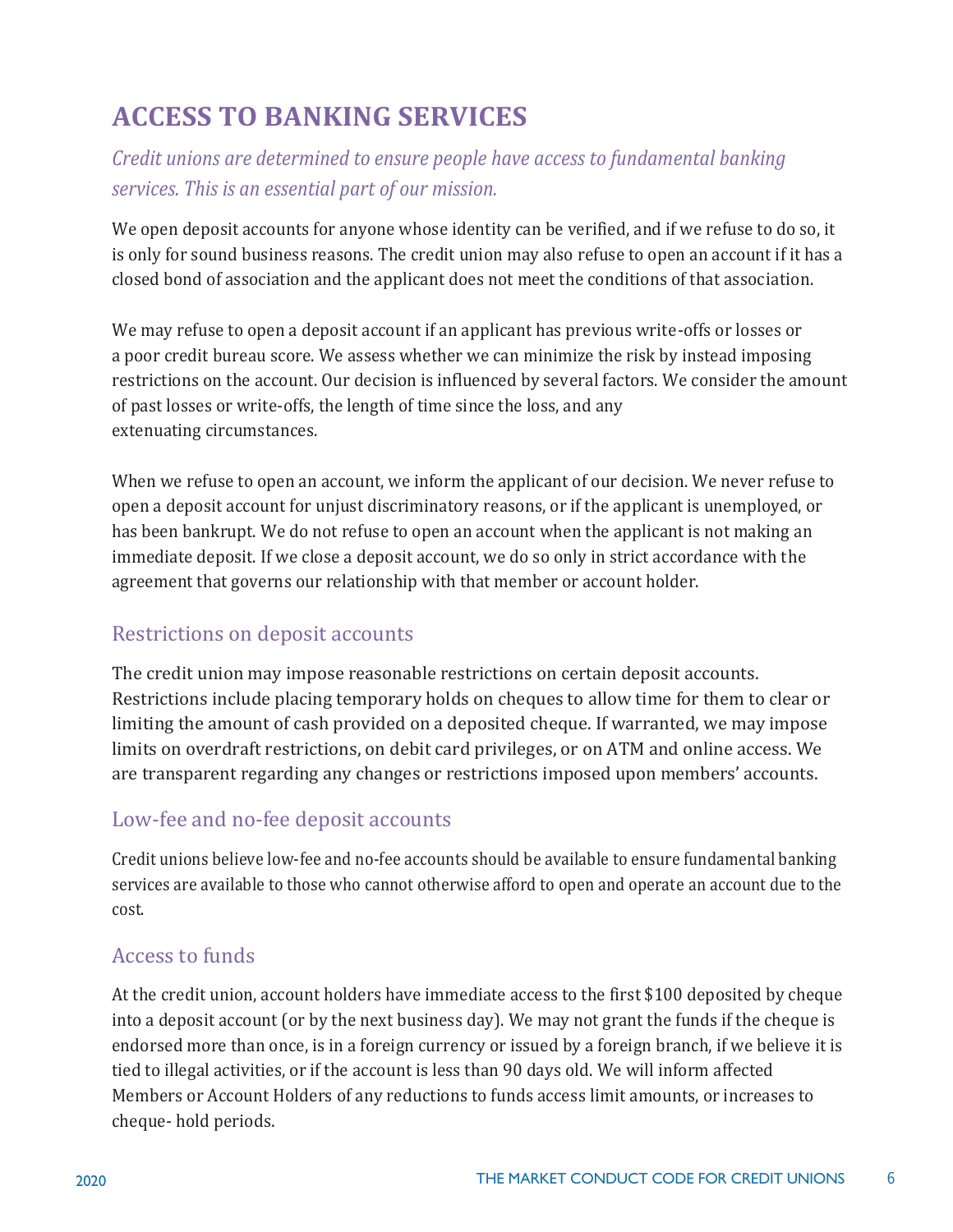### Government of Canada cheques

The Government of Canada provides indemnification for federal government cheques up to \$1500, and all financial institutions have access to a verification service. On this basis, credit unions support cashing Government of Canada cheques up to \$1500 at no cost for their members and account holders on the presentation of acceptable identification. However, credit unions may refuse to cash cheques for more than \$1,500, or for sound business reasons, such as a suspicion that the cheque has been altered in some way or is connected with a crime or fraud.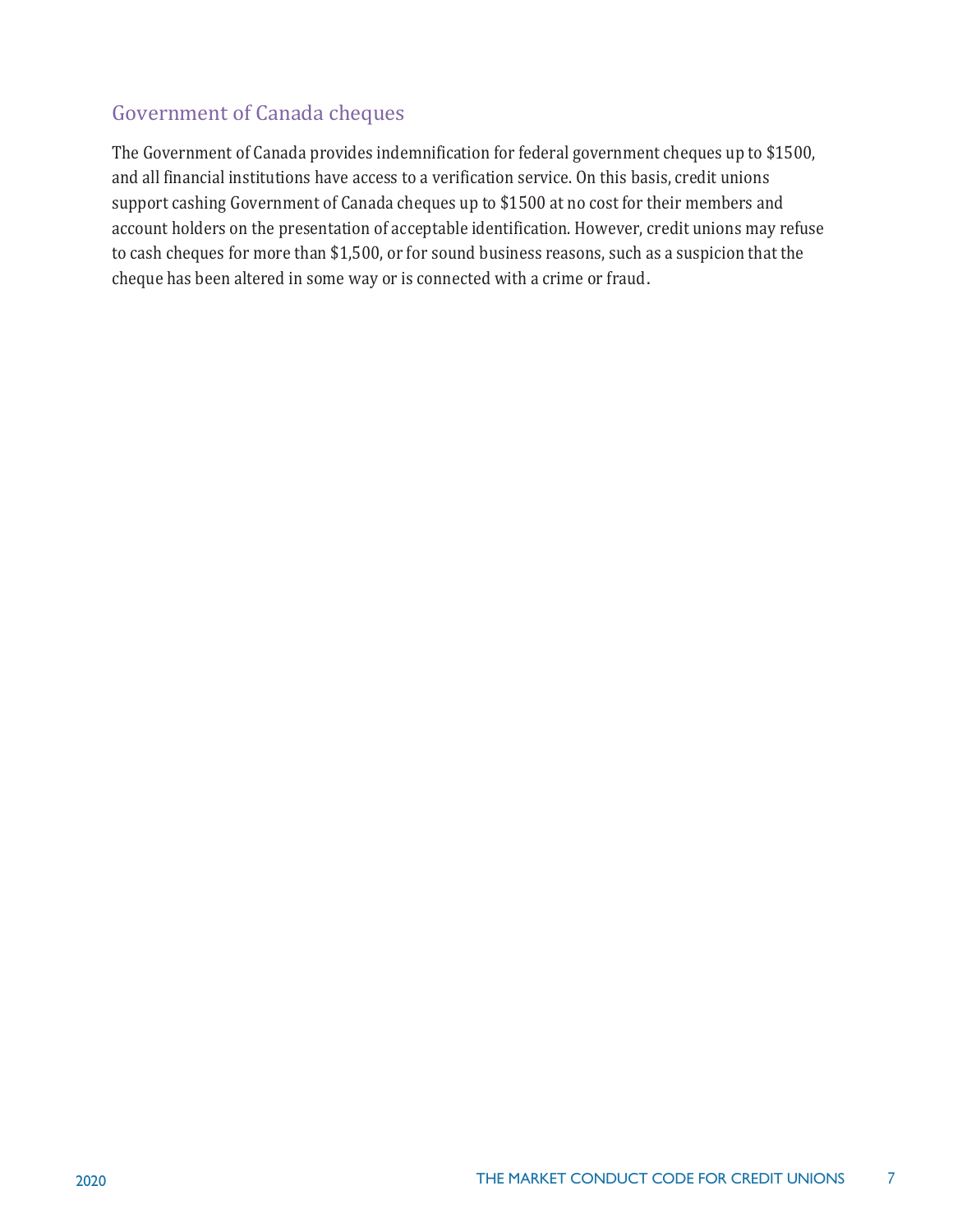# **TRANSPARENCY AND DISCLOSURE**

*The credit union will provide suitable product and service information that is easy to understand, and considers the financial needs of the Member, Account Holder, or Consumer.* 

Up-to-date information is made available to individuals before and after a product or service is acquired. Our documents are clear and contain all the financial implications of a transaction.

When someone opens an account, we ensure they are making an informed decision by letting them know the key features of an account and any associated risks, exclusions, or limitations. We make sure they are aware of the financial implications of a transaction, that they understand all related costs, and that they know the terms and conditions and their rights and obligations. We draw special attention to the key areas of an agreement, including fees and charges, changes to the agreement, applicable restrictions, overdraft protection, deposit insurance coverage, and other relevant terms and conditions.

To ensure people are fully informed, when a member or account holder acquires a product or service, we provide them with the related documentation. Account holders receive regular statements and are advised of any changes. If a statement has already been provided, we may charge a reasonable fee to provide a duplicate copy. The credit union gives advance notice of changes to agreements, service fees or account structures, and interest rates in accordance with applicable legislation.

In cases where notice is not legally required, the credit union may provide notice on their website, in-branch, by mail or electronically. Where no such rules exist, we follow the rules agreed to by the credit union and the provincial regulator.

### Mortgage information

The credit union provides general mortgage information for members and account holders with mortgages on request. This information includes a contact number the Member or Account Holder can call to obtain additional specific information about their mortgage.

### Branch and ATM closures

We understand the potential inconvenience that the closing of a branch or ATM may have on our Members and Account Holders, and thus we make every effort to alert our members to the closing of a branch or ATM as soon as possible. The credit union will notify Members and Account Holders of any closures – permanent or temporary – in accordance with applicable legislation. In cases where no legislation applies, notice may be communicated by the credit union on their website, in- branch, by mail or electronically.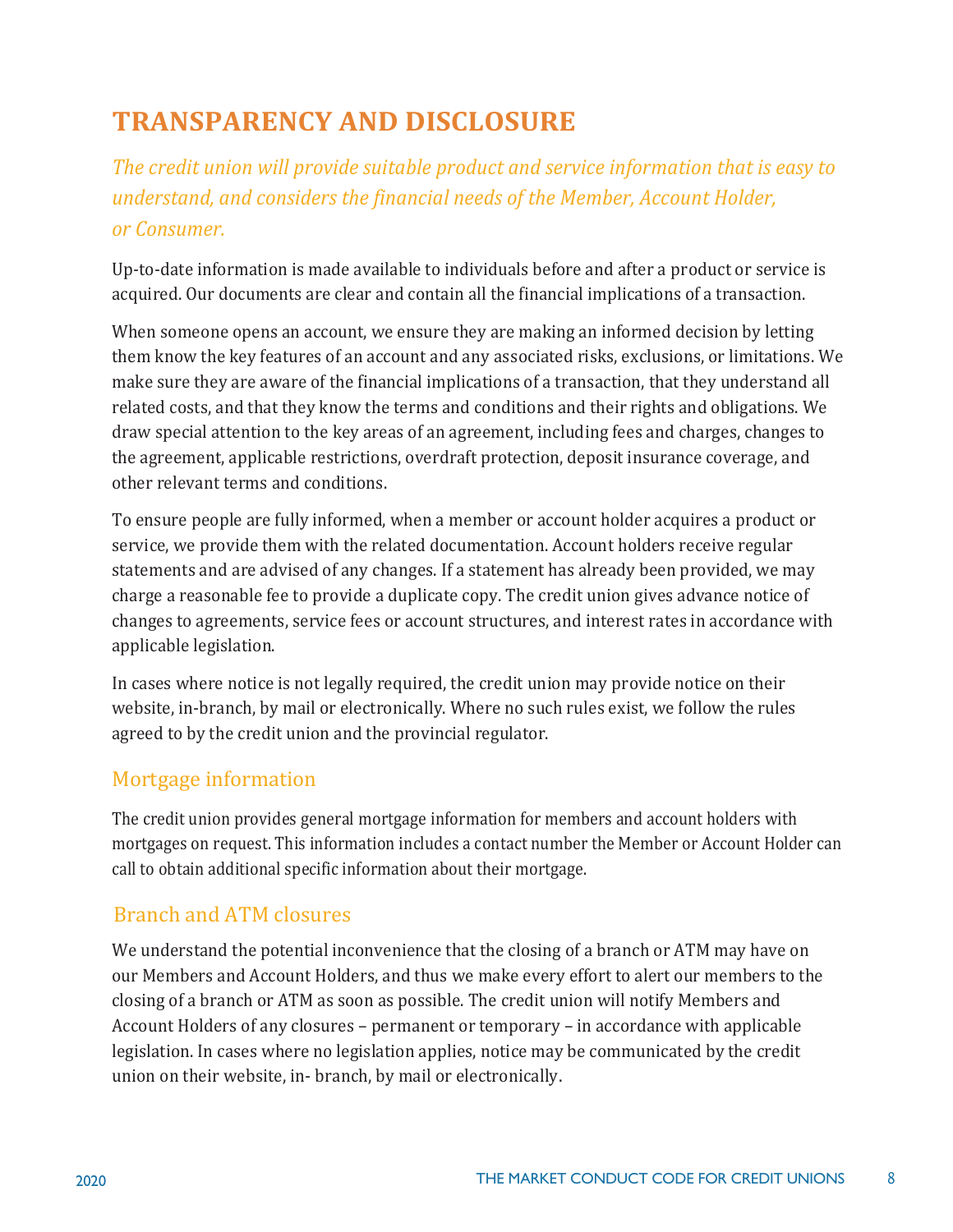### **Disclosure**

Because we often use the terms "bank," "banking" or "banker" in our marketing materials, we make sure account applicants new to a credit union understand that the account is not being opened in a bank. We call this process onboarding. Customers new to a credit union may not be clear on the distinction. We verify that they understand the account is with a credit union and not a bank.

### Identifying deposit insurance system

When identifying our deposit insurance system, we follow the restrictions, guidance, requirements, and display and advertising rules established by provincial deposit guarantee or insurance corporations.